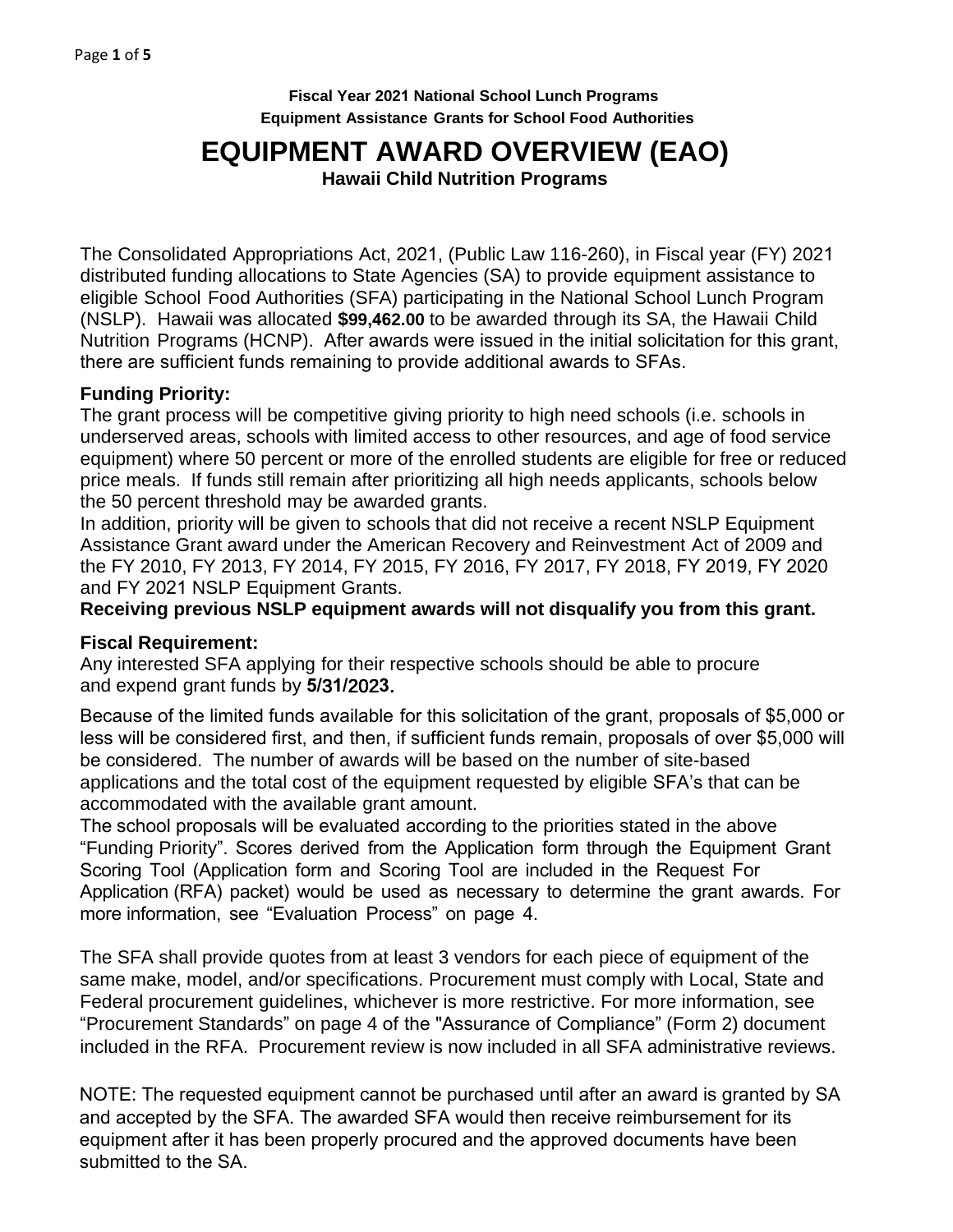Page **2** of **5**

#### **Application Due Date:**

Completed applications must be postmarked, received by email, or hand delivered no later than close of business, **4:30 p.m. Friday, May 20, 2022 to:**

Mailing Address: Alvin Tachibana NSLPE Program Specialist Hawaii Child Nutrition Programs 650 Iwilei Rd, Suite 270 Honolulu, HI 96817

Email: [Alvin.Tachibana@k12.hi.us](mailto:Alvin.Tachibana@k12.hi.us) Phone: (808) 587-3600

**The SFA is responsible for making sure its application is accurate, completed by the designated deadline, and verified by phone or email that the application was received and accepted by HCNP prior to the deadline.**

**PLEASE NOTE: If the initial SFA application is received or postmarked after the deadline, it will not be accepted and will be returned to the SFA.**

#### **Equipment Definition:**

- Equipment requests may include new equipment, renovation of equipment, or replacement of equipment. Equipment costs may include taxes, shipping, handling, installation, testing, and disposal costs.
- Regulations at 2 CFR Part 200.33 defines equipment as tangible, nonexpendable personal property having a useful life of more than one year and an acquisition cost of \$5,000 or more per unit, or a lesser amount if authorized by the SFA.
- **NOTE: Congress has specified, that for the FY 2021 Equipment Assistance Grants, the threshold for the purchase of equipment has been lowered to \$1,000.**
- All equipment procured with Grant funds must adhere to all Federal procurement regulations at 7 CFR Part 210.21 and 2 CFR Part 200.318-326, equipment must be competitively procured **following all Federal, State, and Local procurement laws**, and equipment expenses must be necessary, reasonable, allocable and allowable.

### **Allowable Expenses:**

- $\circ$  Any costs that are reasonable and required to procure new or used equipment: May include costs of delivery, installation, testing, and disposition of old equipment.
- $\circ$  Reasonable labor costs associated with the renovation and/or installation of equipment is acceptable, but a ceiling to any labor estimates is required.
- $\circ$  Equipment may be purchased for a serving line, but only if the hot/cold serving line is used to serve reimbursable meals.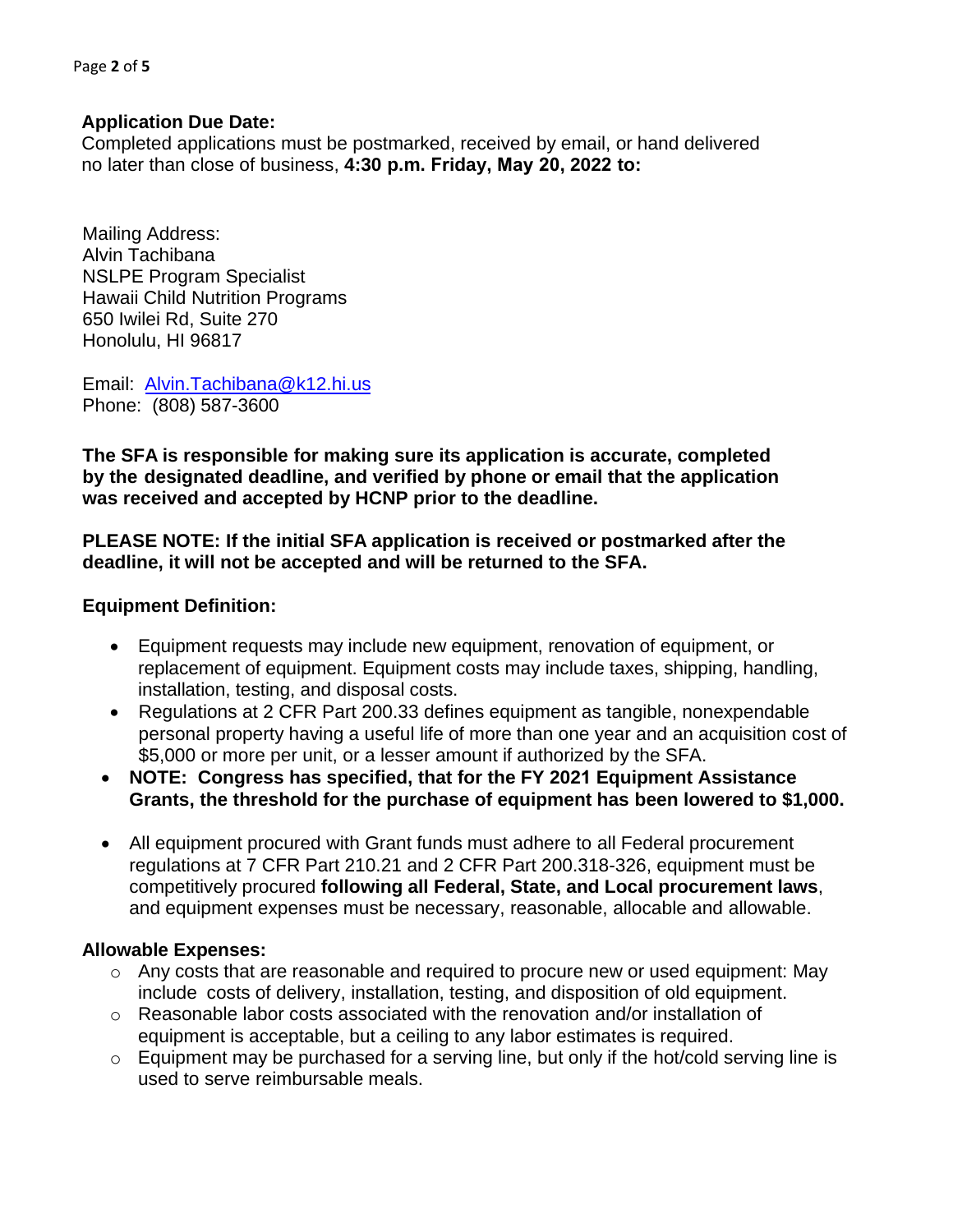$\circ$  POS computer, software, etc. is allowed under this grant to improve or expand participation in a Child Nutrition Program (CNP) such as the National School Lunch Program (NSLP) and/or School Breakfast Program (SBP).

## **Unallowable Expenses:**

- o Kitchen renovations are considered building construction costs which cannot be paid with funds or the nonprofit school food service account. Such costs must be paid from the SFA or school district's General Funds, capital project funds, etc.
- $\circ$  Administrative or indirect costs may not be claimed for reimbursement.

## **Equipment Grant Requirements:**

This is a competitive grant; each applying SFA/school will be competing against other SFAs, as well as the schools within the same SFA.

It is recommended that the equipment to be purchased fulfills as many of the following criteria and focus areas as possible. See the attached Evaluation Scoring Tool for a breakdown of points allotted to each area.

## **Criteria/Focus Areas for equipment include**:

- o **Age/condition of current food service equipment or lack of appropriate equipment**
- o **The availability of existing State and local funding for equipment purchases**
- o **Strategies for adopting lunchroom changes that provide more convenience and appeal to the student population (e.g. highlighting healthier choices redesigning menus that target healthier entrees/options)**
- o **Opportunities to realize meaningful impact on nutrition and quality of meals Example: purchasing an equipment alternative to a deep fryer, equipment that allows self-prep instead of vended meals while citing the healthier menus that will be used, etc.**
- o **Allows SFA to improve or expand participation in meals programs. (Example: equipment for serving meals in a non-traditional ways like kiosks and other means that can increase participation.)**
- o **Facilitates the service and enjoyment of meals in a school's meal service that has been restructured with additional health and/or safety measures.**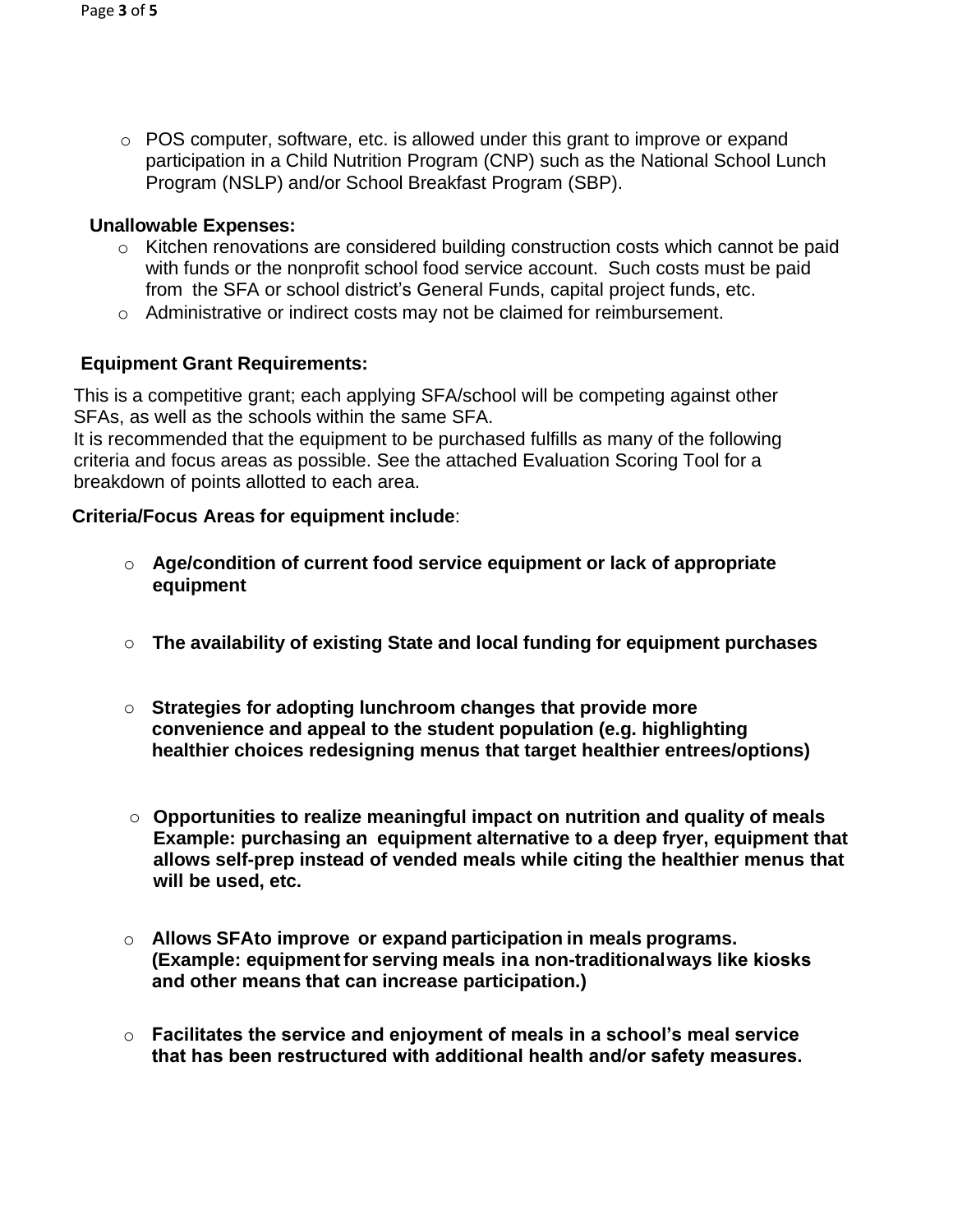## **Evaluation Process:**

After prioritizing the proposals according to highest need schools (over 50% F/R enrollment) and the guidelines under Funding Priority on page one of this document, the HCNP review committee will score and determine selection of grant awards based on the information provided in the submitted applications. Applications that can best meet the priorities and criteria covered in this Request for Applications (RFA) will receive higher consideration and/or scores. Please see Equipment Grant Scoring Tool for point values for the various criteria.

## **Documentation and Record-keeping:**

- $\circ$  The SFA must maintain detailed records/documentation of all expenditures and allocations of the awarded funds. Records/documentation includes but not limited to: purchase orders, contracts, invoices with check numbers verifying payment, cancelled checks, etc. all of which must be available upon request.
- $\circ$  NSLP equipment grant funds awarded must be tracked and reported separately and must not be commingled with other program funds.
- $_{\circ}$  Equipment records must be maintained that include the description of the equipment, the serial number or other identification number, the source of equipment, the title holder, the acquisition date, the cost of the equipment, the location, use, and condition of the equipment, and any ultimate disposition data including the date of disposal and the sale price of the equipment
- $\circ$  The SFA shall retain grant files and supporting documentation for a term of three (3) years plus the current year after the final payment or the school's board policy if it is more restrictive (longer than 3 years).

### **Reporting Requirements:**

NOTE: Reporting requirements are subject to change. HCNP will keep all grant recipients informed. The SFA (for their selected schools/sites) shall be required to provide the following information for SA's quarterly/annual progress activity reports to USDA. SFAs will be asked to submit the following information for HCNP's quarterly and annual progress reports throughout the grant life for their selected schools/sites:

- Progress in expending funds
- Type and cost of equipment purchased
- Accomplishments and challenges in expenditure activities
- Potential return of equipment (if ending participation in CNP meal programs)
- $\circ$  The SFA for each school/site shall make arrangements with HCNP to submit original or acceptable documents confirming order with vendor, delivery, and payment in full for the equipment in order to be reimbursed for costs through the award.

## **Guidance and References:**

Read and follow the guidance memos and references closely to develop an equipment proposal that meets all federal regulations.

o USDA memo:

SP 13-2021 Fiscal Year 2021 National School Lunch Program Equipment Assistance Grants for School Food Authorities